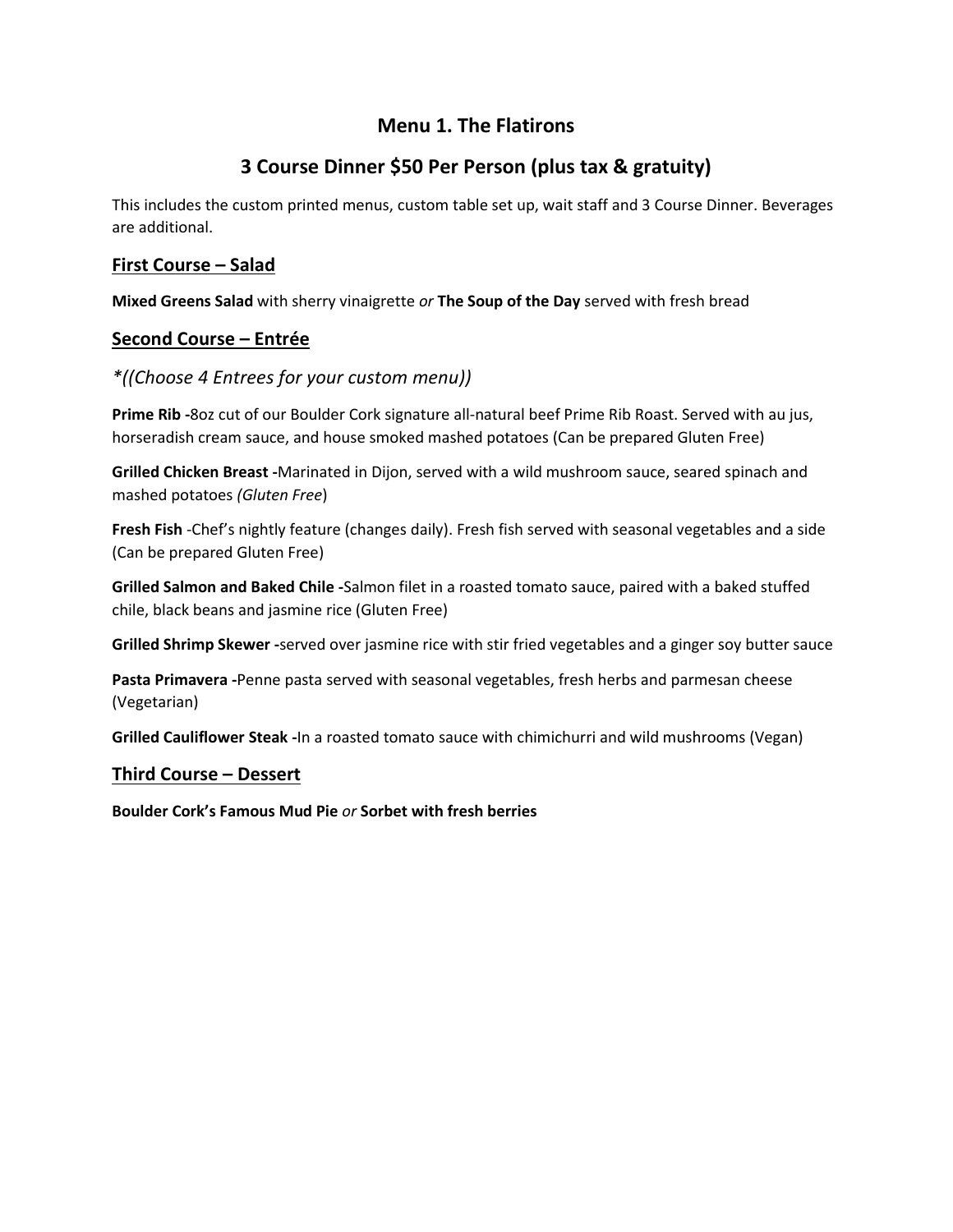# **Menu 2. The Foothills**

# **4 Course Dinner \$57 Per Person (plus tax & gratuity)**

This includes the custom printed menus, custom table set up, wait staff and 4 Course Dinner. Beverages are additional.

## **First Course – Appetizer**

*\*((Choose to have a Sit-Down Plated Appetizer Course or if space in your room allows an Appetizer Buffet Course ))*

**Sit-Down Plated Appetizer Course:** Shrimp Cocktail, Smoked Salmon *or* Steamed Artichoke

*or*

**Appetizer Buffet Course:** Variety of Shrimp Cocktail, Smoked Chicken Quesadilla, Fresh Mozzarella and basil pesto Crostini

## **Second Course – Salad**

**Mixed Greens Salad** with sherry vinaigrette *or* **The Soup of the Day** served with fresh bread

## **Third Course – Entrée**

## *\*((Choose 5 Entrees for your custom menu))*

**Prime Rib -**8oz cut of our Boulder Cork signature all-natural beef Prime Rib Roast. Served with au jus, horseradish cream sauce, and house smoked mashed potatoes (Can be prepared Gluten Free)

**Roast Tenderloin -**6oz Sliced beef tenderloin served with wild mushrooms and mashed potatoes (Gluten Free)

**Grilled Chicken Breast -**Marinated in Dijon, served with a wild mushroom sauce, seared spinach and mashed potatoes (Gluten Free)

**Chicken Enchiladas -**Baked in our mild red chile enchilada sauce and served with black beans, guacamole and sour cream (Can be prepared Gluten Free)

**Fresh Fish** -Chef's nightly feature (changes daily). Fresh fish served with seasonal vegetables and a side (Can be prepared Gluten Free)

**Grilled Shrimp Skewer -**served over jasmine rice with stir fried vegetables and a ginger soy butter sauce

**Grilled Salmon and Baked Chile -**Salmon filet in a roasted tomato sauce, paired with a baked stuffed chile, black beans and jasmine rice (Gluten Free)

**Pasta Primavera -**Penne pasta served with seasonal vegetables, fresh herbs and parmesan cheese (Vegetarian)

**Baked Chiles -**Anaheim chiles stuffed with Monterey Jack cheese, Haystack feta and served with black beans, jasmine rice, guacamole and sour cream (Vegetarian)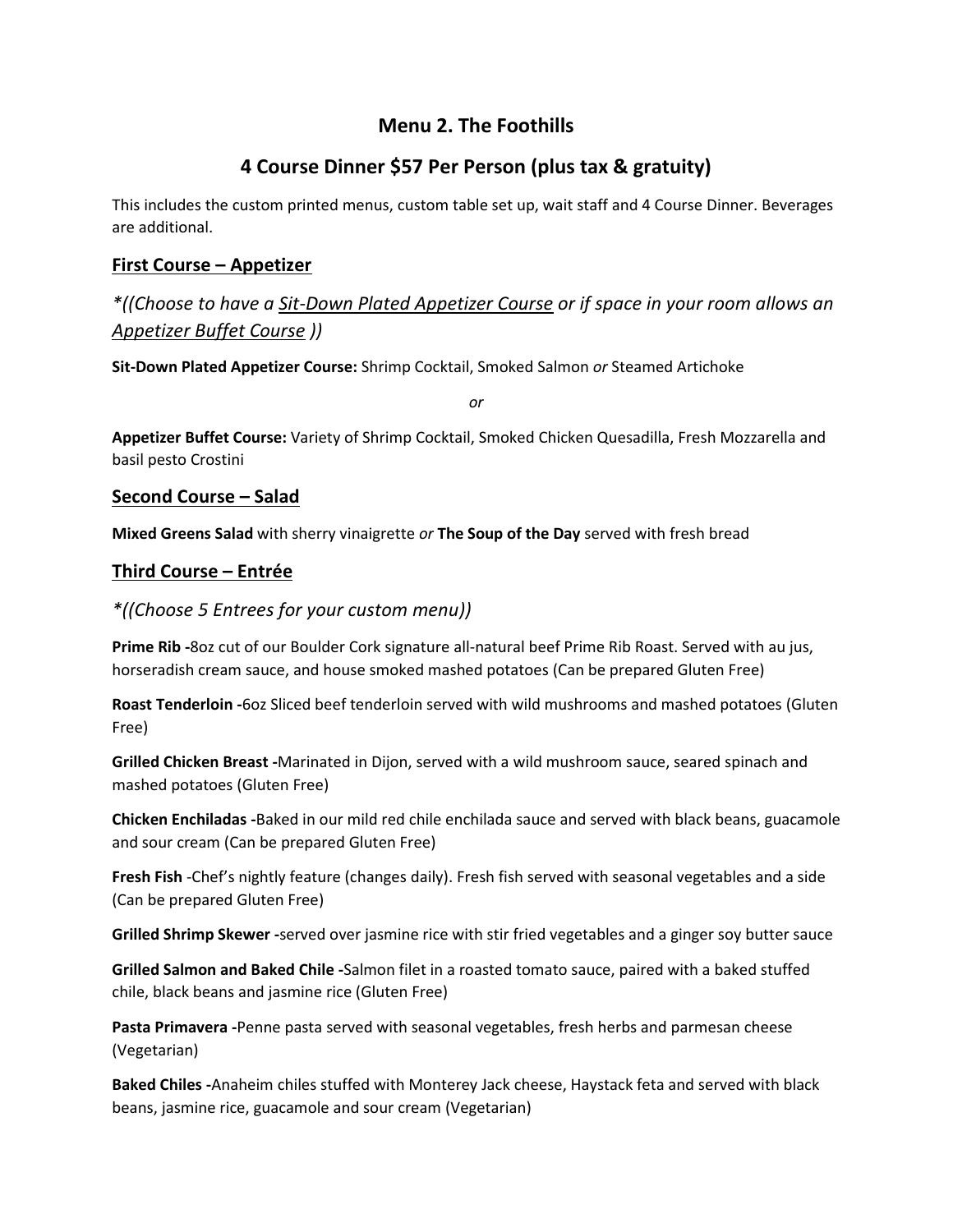**Grilled Cauliflower Steak -**In a roasted tomato sauce with chimichurri and wild mushrooms (Vegan)

**Quinoa Cakes -**Served over greens with cucumbers, green onion, cherry tomatoes, salsa verde, Greek yogurt, avocado and sherry vinaigrette (Vegetarian, can be prepared Vegan)

## **Fourth Course – Dessert**

**Boulder Cork's Famous Mud Pie, NY Cheesecake with fresh strawberries** *or* **Sorbet with fresh berries**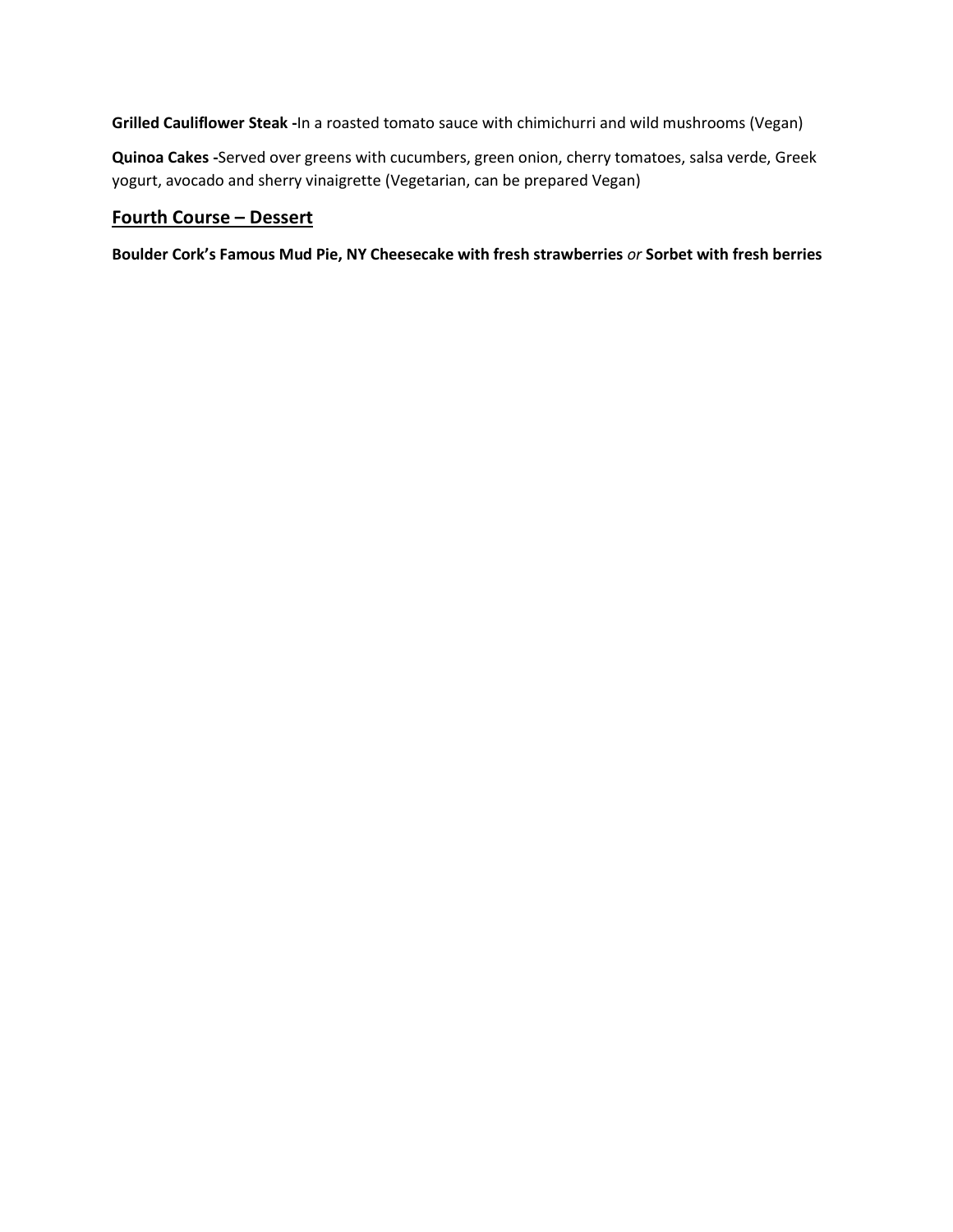# **Menu 3. The Rockies**

# **4 Course Dinner \$67 Per Person (plus tax & gratuity)**

## **First Course – Appetizer**

*\*((Choose to have a Sit-Down Plated Appetizer Course or if space in your room allows an Appetizer Buffet Course ))*

**Sit-Down Plated Appetizer Course:** Shrimp Cocktail, Smoked Salmon *or* Steamed Artichoke

*or*

**Appetizer Buffet Course:** Variety of Shrimp Cocktail, Teriyaki Beef Roll-ups, Smoked Chicken Quesadilla, Fresh Mozzarella and basil pesto Crostini, Veggie Platter with Hummus

## **Second Course – Salad**

**Mixed Greens Salad** with sherry vinaigrette, **Caesar** *or* **The Soup of the Day** served with fresh bread

## **Third Course – Entrée**

## *\*((Choose 5 Entrees for your custom menu))*

**Prime Rib -**8oz cut of our Boulder Cork signature all-natural beef Prime Rib Roast. Served with au jus, horseradish cream sauce, and house smoked mashed potatoes (Can be prepared Gluten Free)

**Filet & Lobster Oscar -**8oz filet mignon paired with a lobster tail, bearnaise sauce and asparagus (Gluten Free)

**Roast Tenderloin -**6oz Sliced beef tenderloin served with wild mushrooms and mashed potatoes (Gluten Free)

**Grilled Chicken Breast -**Marinated in Dijon, served with a wild mushroom sauce, seared spinach and mashed potatoes (Gluten Free)

**Chicken Enchiladas -**Baked in our mild red chile enchilada sauce and served with black beans, guacamole and sour cream (Can be prepared Gluten Free)

**Grilled Swordfish -**served over jasmine rice with stir fried vegetables and a ginger soy butter sauce

**Fresh Fish** -Chef's nightly feature (changes daily). Fresh fish served with seasonal vegetables and a side (Can be prepared Gluten Free)

**Sea Scallops -**In a chili lime butter sauce, served with sweet mashed potatoes and seared spinach (Gluten Free)

**Grilled Shrimp Skewer -**served over jasmine rice with stir fried vegetables and a ginger soy butter sauce

**Pasta Primavera -**Penne pasta served with seasonal vegetables, fresh herbs and parmesan cheese (Vegetarian)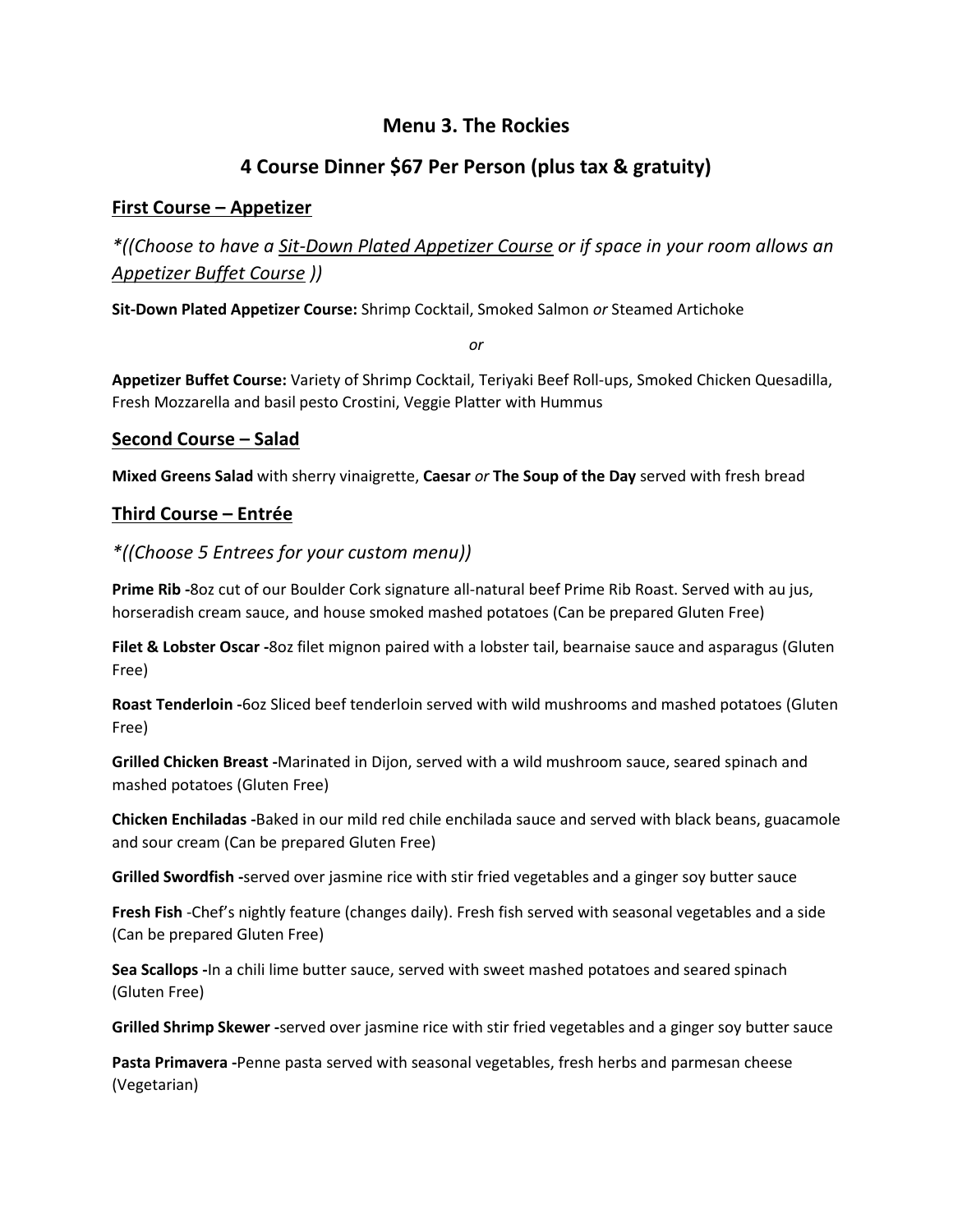**Baked Chiles -**Anaheim chiles stuffed with Monterey Jack cheese, Haystack feta and served with black beans, jasmine rice, guacamole and sour cream (Vegetarian)

**Grilled Cauliflower Steak -**In a roasted tomato sauce with chimichurri and wild mushrooms (Vegan)

**Quinoa Cakes -**Served over greens with cucumbers, green onion, cherry tomatoes, salsa verde, Greek yogurt, avocado and sherry vinaigrette (Vegetarian, can be prepared Vegan)

### **Fourth Course – Dessert**

**Boulder Cork's Famous Mud Pie, Crème Brulé, NY Cheesecake with fresh strawberries** *or* **Sorbet with fresh berries**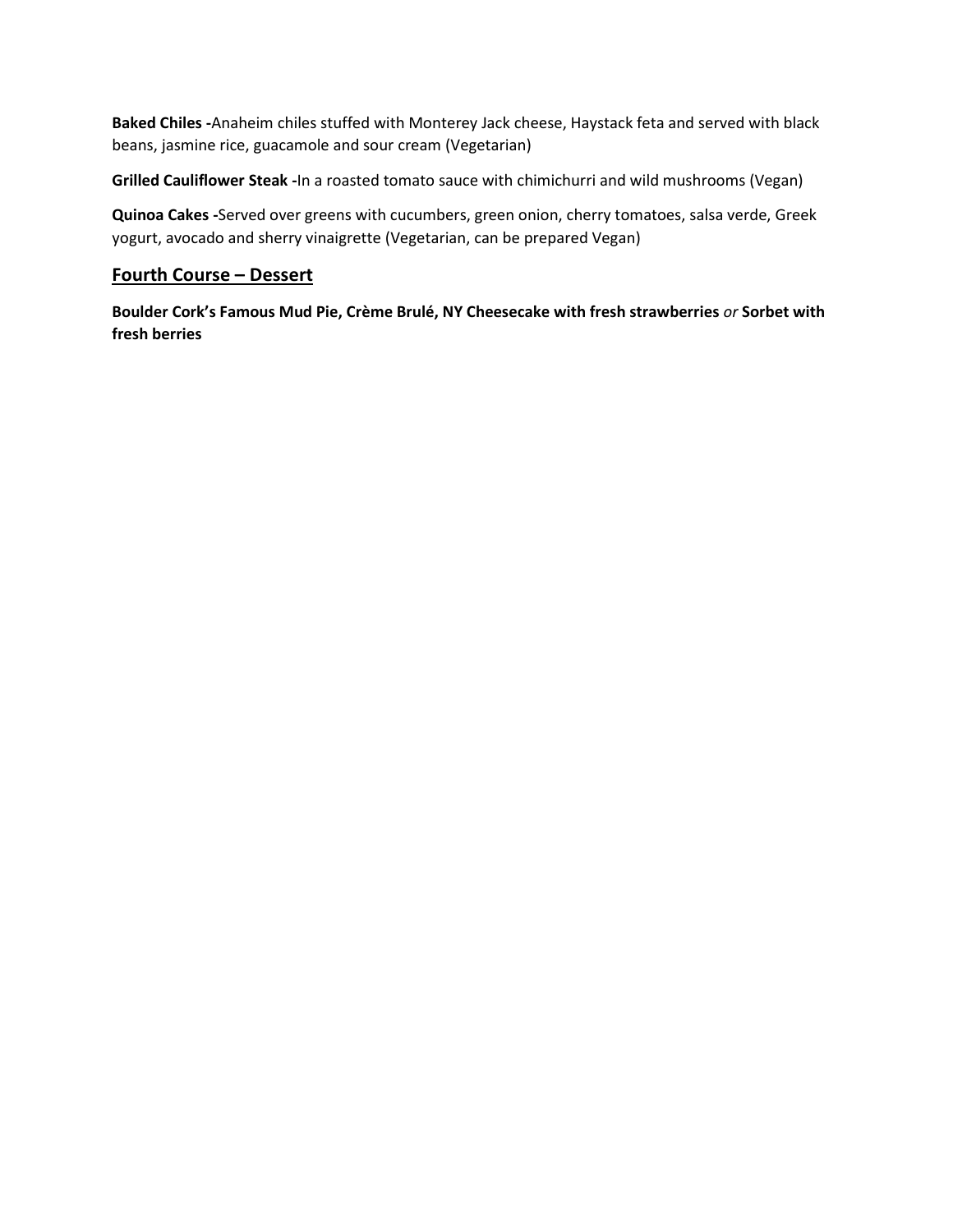# **Menu 4. The Colorado**

# **4 Course Dinner \$72 Per Person (plus tax & gratuity)**

### **First Course – Appetizer**

*\*((Choose to have a Sit-Down Plated Appetizer Course or if space in your room allows an Appetizer Buffet Course ))*

**Sit-Down Plated Appetizer Course:** Lobster Ravioli, Shrimp Cocktail, Smoked Salmon *or* Steamed Artichoke

*or*

**Appetizer Buffet Course:** Variety of Shrimp Cocktail, Hot Crab Dip, Teriyaki Beef Roll-ups, La Quercia Prosciutto and Cheese Selection and Veggie Platter with Hummus

#### **Second Course – Salad**

**Cork Salad-** Arugula, grapes, macadamia nuts, blue cheese crumbles and a citronette dressing,

**Caesar** *or* **The Soup of the Day** served with fresh bread

### **Third Course – Entrée**

### *\*((Choose 6 Entrees for your custom menu))*

**NY Strip -**14oz all natural beef grilled to temperature and served with wild mushrooms and mashed poatoes

**Prime Rib -**11oz cut of our Boulder Cork signature all-natural beef Prime Rib Roast. Served with au jus, horseradish cream sauce, and house smoked mashed potatoes (Can be prepared Gluten Free)

**Filet & Lobster Oscar -**8oz filet mignon paired with a lobster tail, bearnaise sauce and asparagus (Gluten Free)

**Grilled Chicken Breast** -Marinated in Dijon, served with a wild mushroom sauce, seared spinach and mashed potatoes (Gluten Free)

**Chicken Enchiladas -**Baked in our mild red chile enchilada sauce and served with black beans, guacamole and sour cream (Can be prepared Gluten Free)

**King Salmon -**Grilled and served with lemon butter, smashed Yukon gold potatoes and broccolini

**Grilled Swordfish -**served over jasmine rice with stir fried vegetables and a ginger soy butter sauce

**Fresh Fish** -Chef's nightly feature (changes daily). Fresh fish served with seasonal vegetables and a side (Can be prepared Gluten Free)

**Sea Scallops -**In a chili lime butter sauce, served with sweet mashed potatoes and seared spinach (Gluten Free)